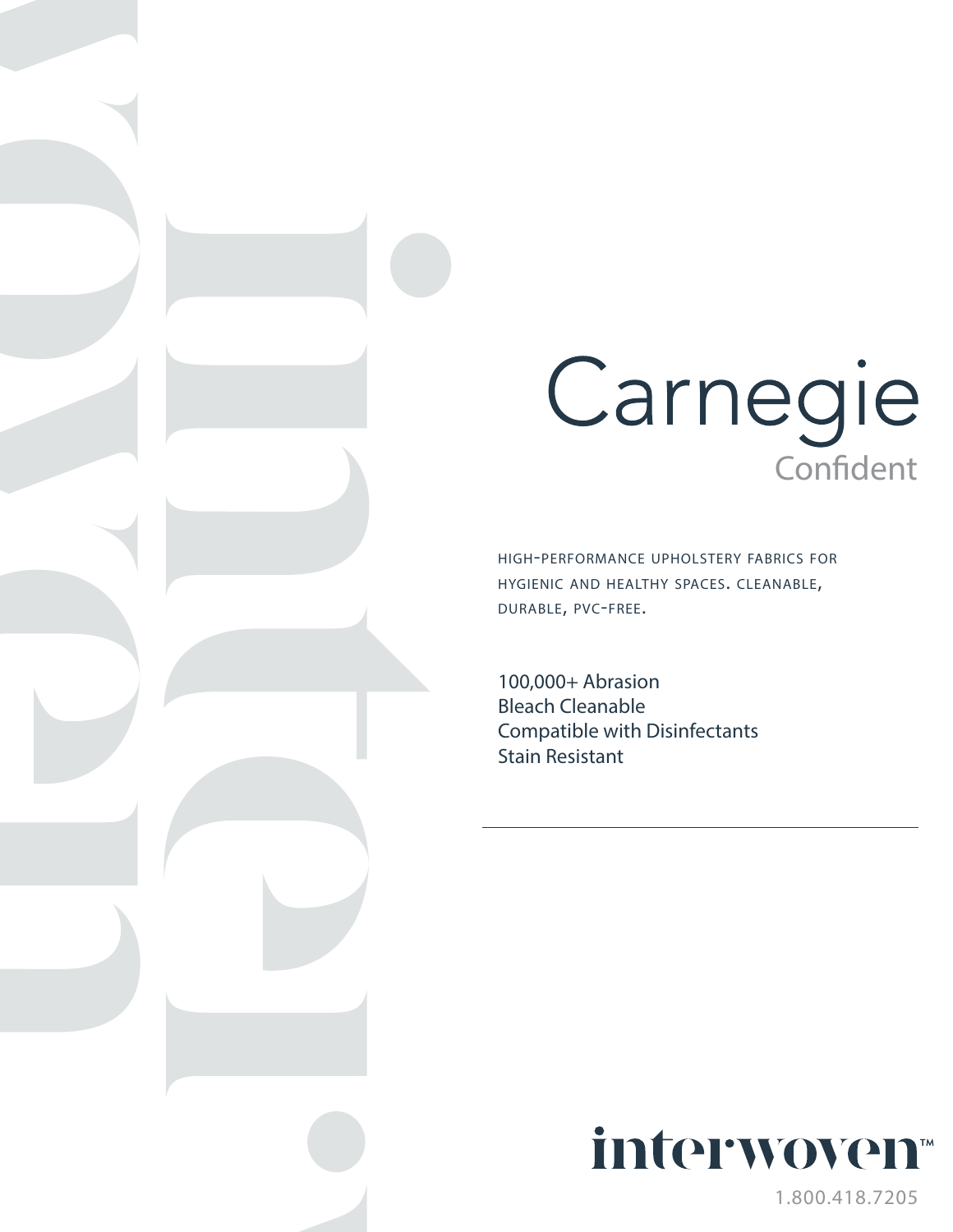

Petal 6504 - 2

Petal 6504 - 5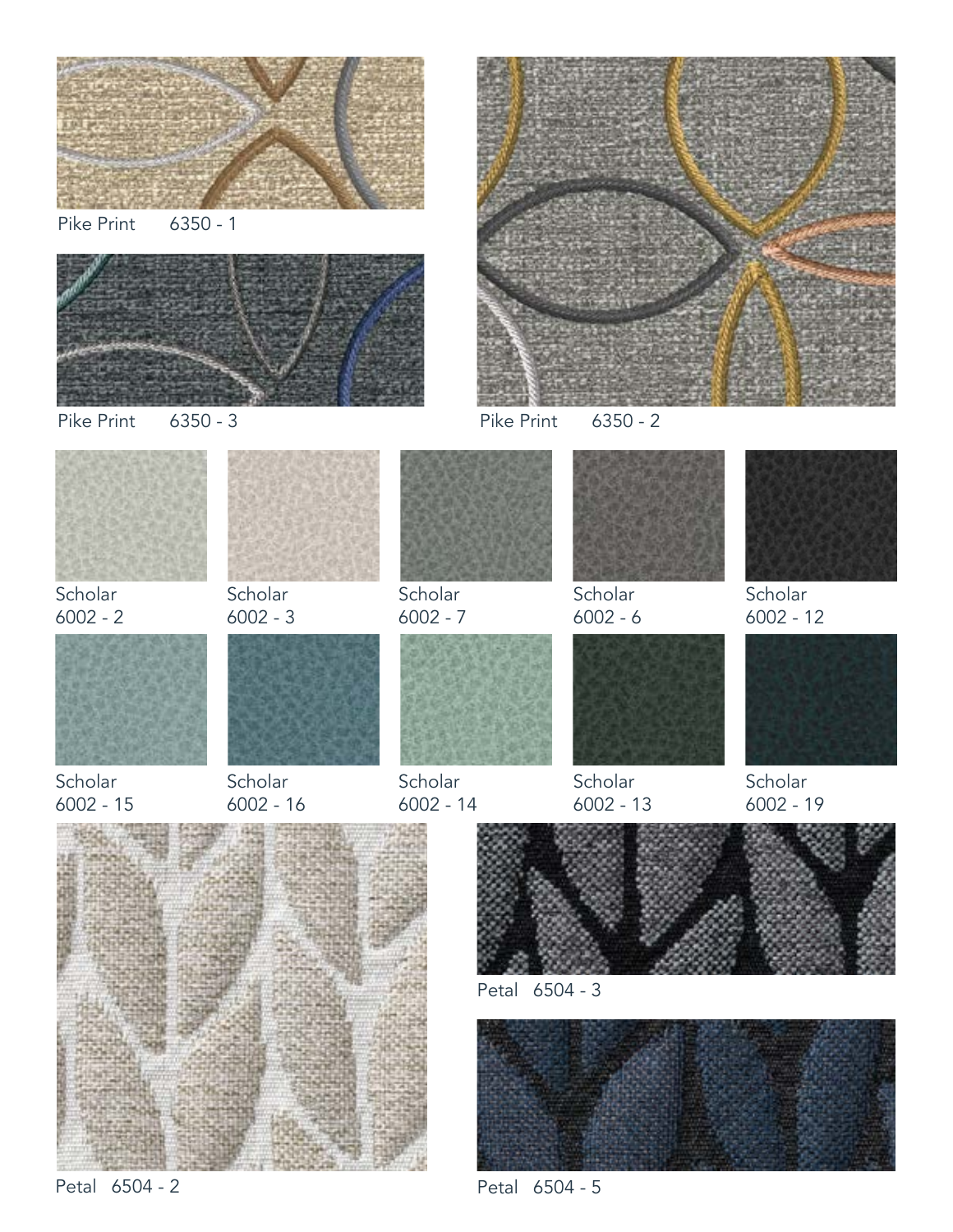

Labyrinth 6746 - 5 Labyrinth 6746 - 4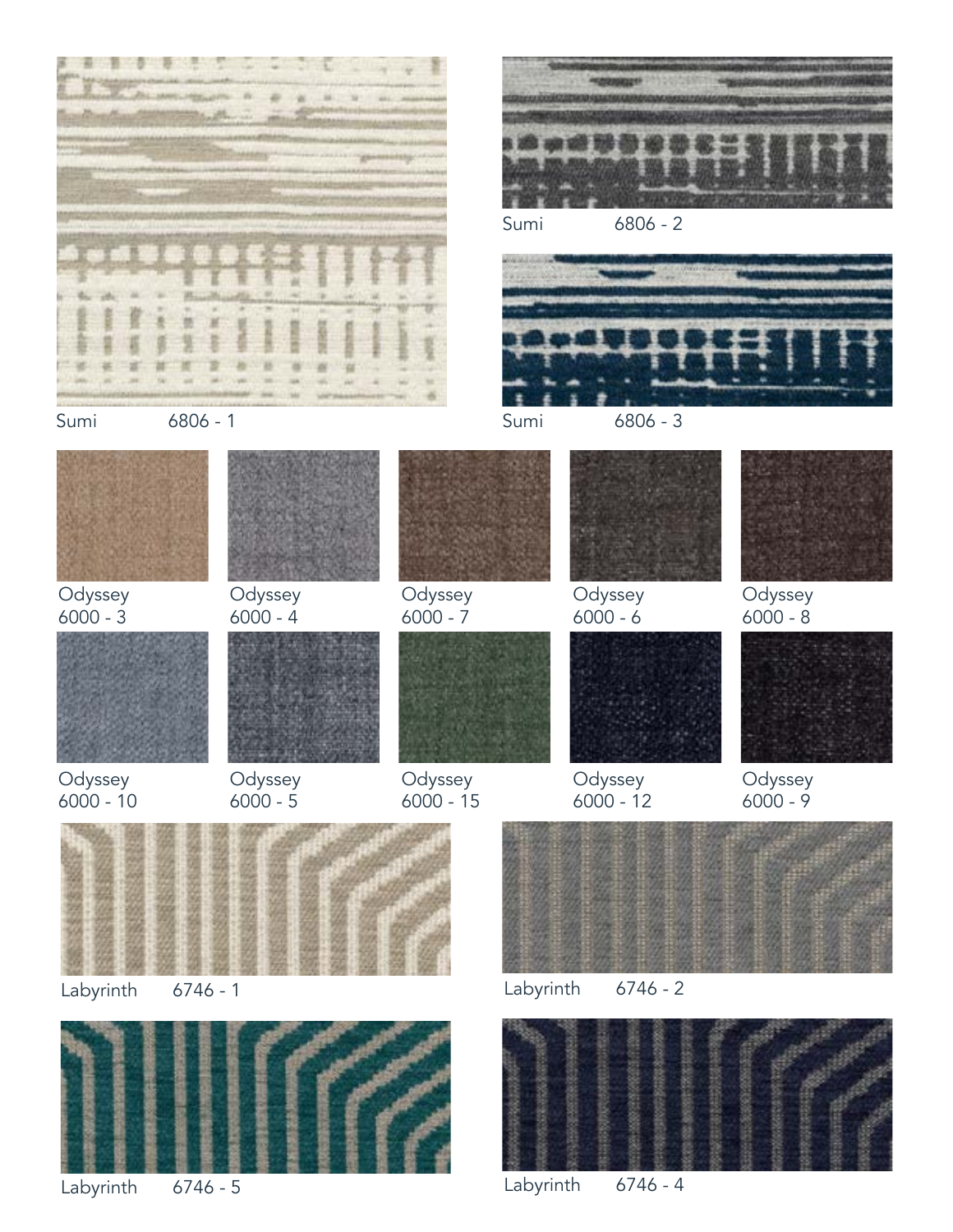